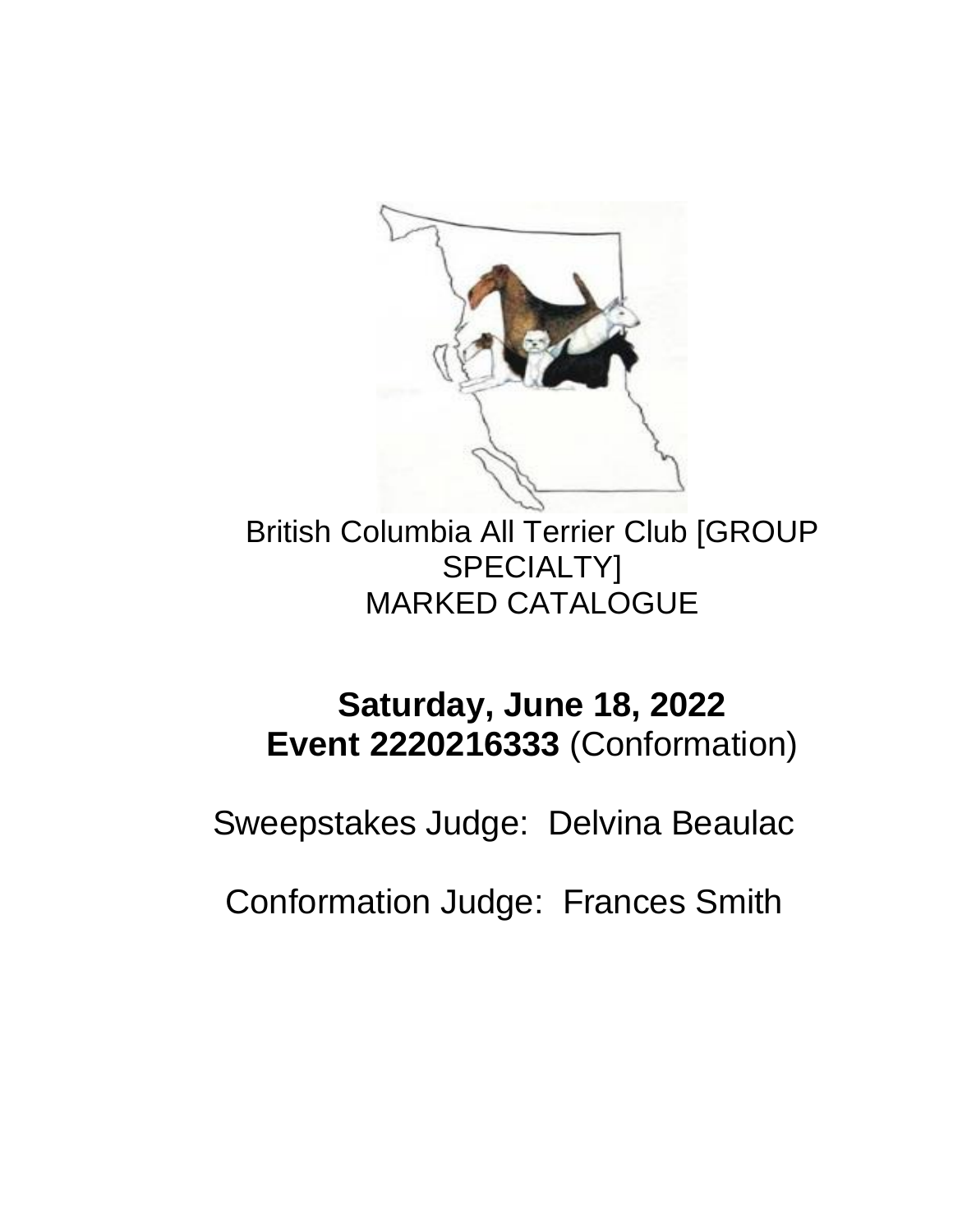# **Juvenile Sweeps**

# **JUVENILE SWEEPS - SR. PUPPY 9-12 MONTHS MALE** (Sat)

**402 KIAYA'S BLAST OFF TO TIDEWALKER (M)**, Australian Terrier **ABS**

- **406 FERNRIGG'S COLBY (M)**, Border Terrier
- **440 MCVAN'S STAR LORD (M)**, Scottish Terrier

1st **440** 2 2<sup>nd</sup> 406

# **JUVENILE SWEEPS - 12-18 MONTHS MALE** (Sat)

**443 CH GLENFRASER'S SKYE RYDER (M)**, Scottish Terrier

1st **443**

# **JUVENILE SWEEPS - JR. PUPPY 6-9 MONTHS FEMALE** (Sat)

**417 KIAN'S CHRISTMAS MAGIC O'ISLE (F)**, Cairn Terrier **ABS**

1st \_\_\_\_\_\_\_\_\_\_\_\_ 2nd \_\_\_\_\_\_\_\_\_\_ 3rd \_\_\_\_\_\_\_\_\_\_ 4th \_\_\_\_\_\_\_\_\_\_

# **JUVENILE SWEEPS - 12-18 MONTHS FEMALE** (Sat)

**418 IZ'S SPRING FLING (F)**, Cairn Terrier

**442 MCVAN'S BIPPITY BOPPITY BOO (F)**, Scottish Terrier **ABS**

1st **418**

**Best of Sweeps 418**

**Best of Opposite 443**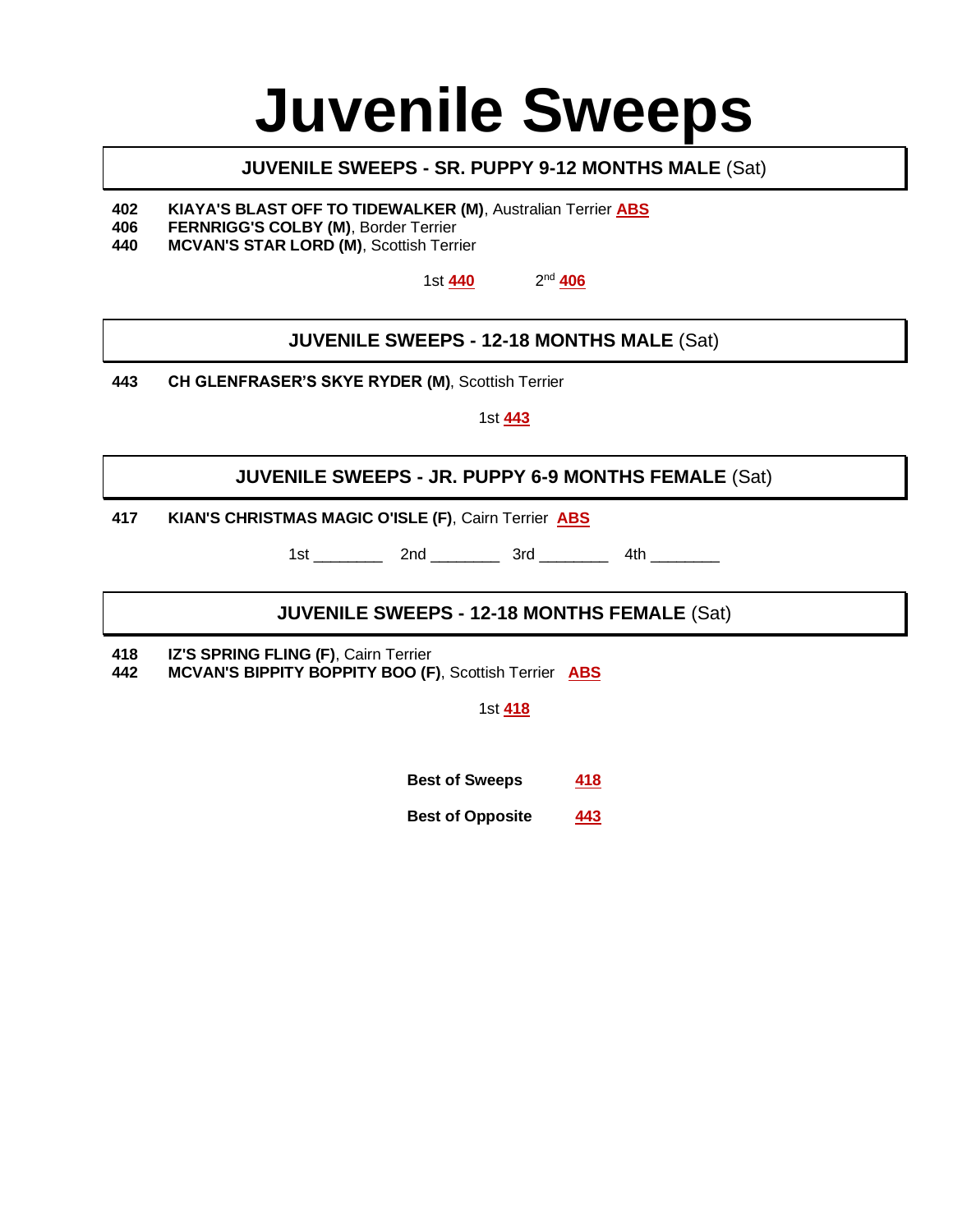# **Conformation**

# **Terriers**

# **American Staffordshire Terrier 0-0-0-0, 1A-0E-0D-0L**

# **Veterans - Male**

**400 GR CH OTCH MICHL R REDNECK REFLECTION, CGN, RAE2,DD,HIC, DD**, 1121067

**ABS** 14-May-12. Breeders: Betty Michl / Kelli Watkins / Kelly Thorburn. Willynwood Redneck x Red Warrior Diva At Michl R. Elsewhere. Owner: Kelly THORBURN, Betty MICHL

#### **BB -----**

# **Australian Terrier 1-0-0-3, 0A-0E-0D-0L**

# **Sr. Puppy (9-12 Months) - Male**

- **402 KIAYA'S BLAST OFF TO TIDEWALKER**, CK-JQ4123873
- **1ST** 04-Aug-21. Breeders: Jennifer Ward Rogers. CH Alinta Loch's Jolly Roger for Ryba x CH AceBreeders Dauntless. Canada. Owner: J Caren HOLTBY, Alan HANNEBAUER

#### **WM 402**

#### **Veterans - Female**

# **403 GCH CH TIDEWALKER'S DIAMOND GLORY CGN RN RA ATD**, AA492064

**1ST** 23-Jan-13. Breeders: J. Caren Holtby,. AMCH Ryba's Call Me Irresponsible x GCH AMCH CH Dreamtime's Bollywood Kanti CGN RN RA. Canada. Owner: J. Caren HOLTBY

### **Specials Only - Female**

**404 GCHS RYBA'S SKYFALL**, 1139259 04-Jul-17. Breeders: Susan Bachman / Teresa Schreeder. Melukylan Zingaretti x Ryba's A Bit Risque. Elsewhere. Owner: Susan STOLLER. Agent: Pat GIGNAC

#### **405 CH TIDEWALKER EPSILON GRACE**, HA384438 09-Jan-20. Breeders: J. Caren Holtby, Alan Hannebauer, Karen McColm. GCHS Ryba's and the Beat

Goes on for Tera-K x CH Tidewalker Raincoast Gypsy. Canada. Owner: J.Caren HOLTBY, Alan HANNEBAUER, Karen MCCOLM

**BB 404 BO 402**

**BP 402 SF 405**

# **BV 403**

# **Brace**

# **403 GCH CH TIDEWALKER'S DIAMOND GLORY CGN RN RA ATD**, AA492064

23-Jan-13. Breeders: J. Caren Holtby,. AMCH Ryba's Call Me Irresponsible x GCH AMCH CH Dreamtime's Bollywood Kanti CGN RN RA. Canada. Owner: J. Caren HOLTBY

**405 CH TIDEWALKER EPSILON GRACE**, HA384438 09-Jan-20. Breeders: J. Caren Holtby, Alan Hannebauer, Karen McColm. GCHS Ryba's and the Beat Goes on for Tera-K x CH Tidewalker Raincoast Gypsy. Canada. Owner: J.Caren HOLTBY, Alan HANNEBAUER, Karen MCCOLM

#### **Best Brace 403/405**

# **BREEDER/OWNER/HANDLER**

# **405 CH TIDEWALKER EPSILON GRACE**, HA384438

09-Jan-20. Breeders: J. Caren Holtby, Alan Hannebauer, Karen McColm. GCHS Ryba's and the Beat Goes on for Tera-K x CH Tidewalker Raincoast Gypsy. Canada. Owner: J.Caren HOLTBY, Alan HANNEBAUER, Karen MCCOLM

# **Best BREEDER/OWNER/HANDLER 405**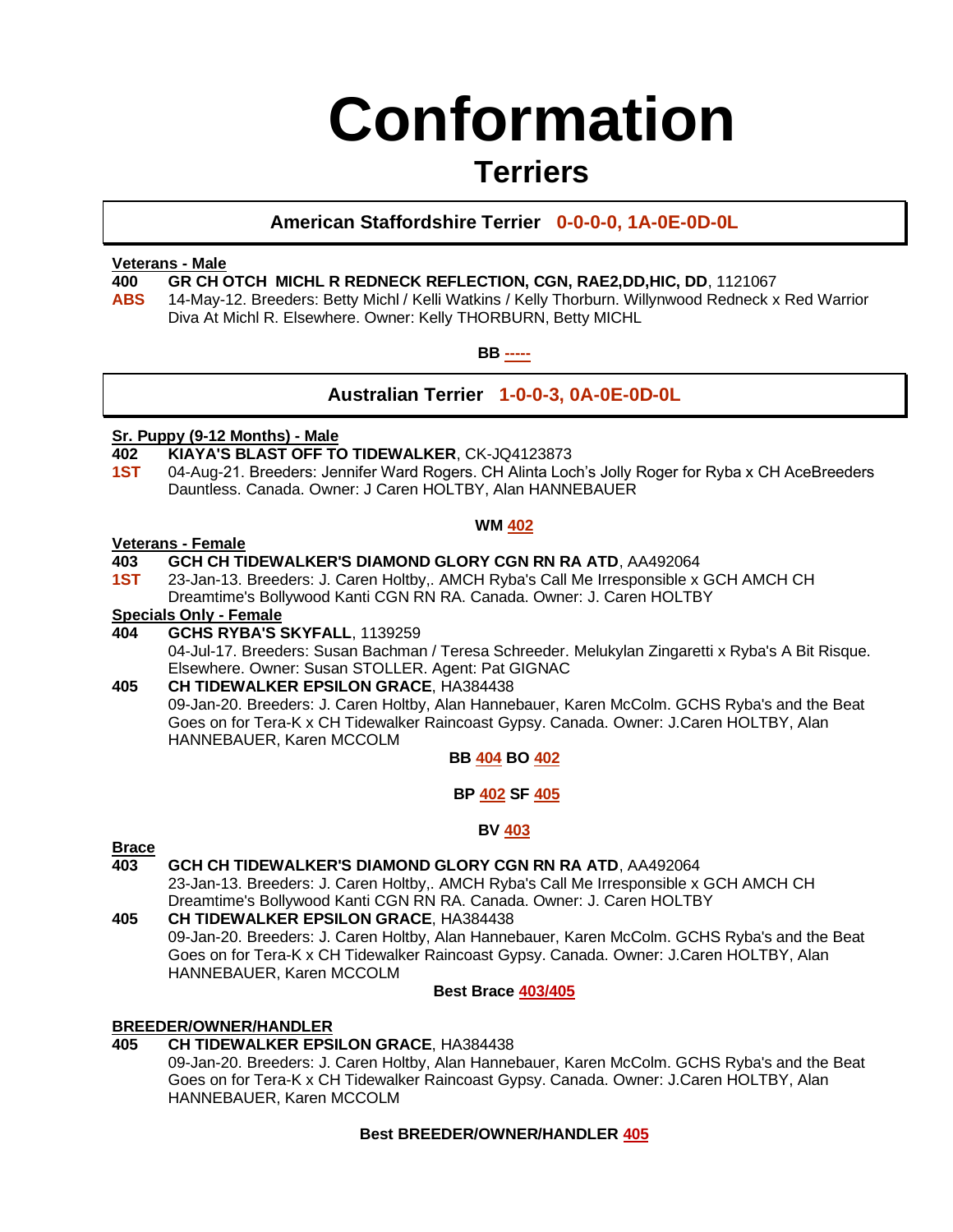# **Border Terrier 1-1-0-0, 0A-0E-0D-0L**

#### **Sr. Puppy (9-12 Months) - Male**

**406 FERNRIGG'S COLBY**, CK-JN4109757

**1ST** 13-Jul-21. Breeders: Debbie Miyashita. Labernese Harvest Gold x Tiled Kilt's Peanut. Canada. Owner: Dianne JAKUBOWSKI

#### **WM 406**

#### **Open - Female**

- **407 ELWHA'S LITTLE MISS CLEVER CLOGS**, FD-HL4017520
- **1ST** 19-Jun-20. Breeders: Charoltte Metzler & Kathleen Bernal. Elwha's Super Surfer Dude x Elwha's Siren of the Deep Blue. Elsewhere. Owner: Anila RONDEAU

#### **WF 407**

#### **BB 407 BO 406**

#### **BW 407 BP 406**

# **Bull Terrier 1-2-1-2, 0A-0E-0D-0L**

#### **Juvenile (12-18 Months) - Male**

- **408 ROZEHAVEN'S EASTERN HAAR**, CK-JA4075937
- **1ST** 15-Jan-21. Breeders: Christina Rozema. Busta Rhymes Let's Go Party Bulterier x CH GCH Luxury Avenue's Freyja of Rozehaven. Canada. Owner: Liz WOOTTON, Christina ROZEMA, Mark WOOTTON

#### **WM 408**

#### **Jr. Puppy (6-9 Months) - Female**

#### **409 DELICIOUS ABERNETHY**, FD-JW4151022

**1ST** 13-Nov-21. Breeders: Samantha Brown and Kurtis Brown. GCHB Delicious Shape of You x GCH Delicious Blue Bonnet. Elsewhere. Owner: Liz WOOTTON, Mark WOOTTON, Samantha BROWN, Kurtis BROWN

#### **Canadian Bred - Female**

- **410 ROMCANA TZOOKA BAZOOKA**, CK-HU4029039
- **1ST** 30-Oct-20. Breeders: Romcana Bull Terriers. Teirwgwyn Top Gun x Romcana Jessie J. Canada. Owner: Nola SEMCZYSZYN, Kevin MAHER, Adi DRAGHICI

# **WF ----- RWF -----**

#### **Specials Only - Male**

#### **411 GCH BRICKFIELD CRUSHER**, FD-HC4010526

15-Feb-20. Breeders: Tatiana Horvath. Meilow Silhouette From Megaville x Dofro's Mata Leao. Elsewhere. Owner: Christina ROZEMA

#### **Specials Only - Female**

- **412 CH ROZEHAVEN'S SPRINGTIME ZEPHYR**, CK-JA4075935
	- 15-Jan-21. Breeders: Christina Rozema. Busta Rhymes Let's Go Party Bulterrier x Luxury Avenue's Freyja of Rozehaven. Canada. Owner: Christina ROZEMA, Jessica MARTENS
- **413 GCH LUXURY AVENUE'S FREYJA OF ROZEHAVEN**, 1144089 03-Mar-19. Breeders: Sarah Green. Emperor Crixius Tenacious x Luxury Crystal. Elsewhere. Owner: Christina ROZEMA

# **BB 411 BO 413 BW ----- BP ----- SM ----- SF -----**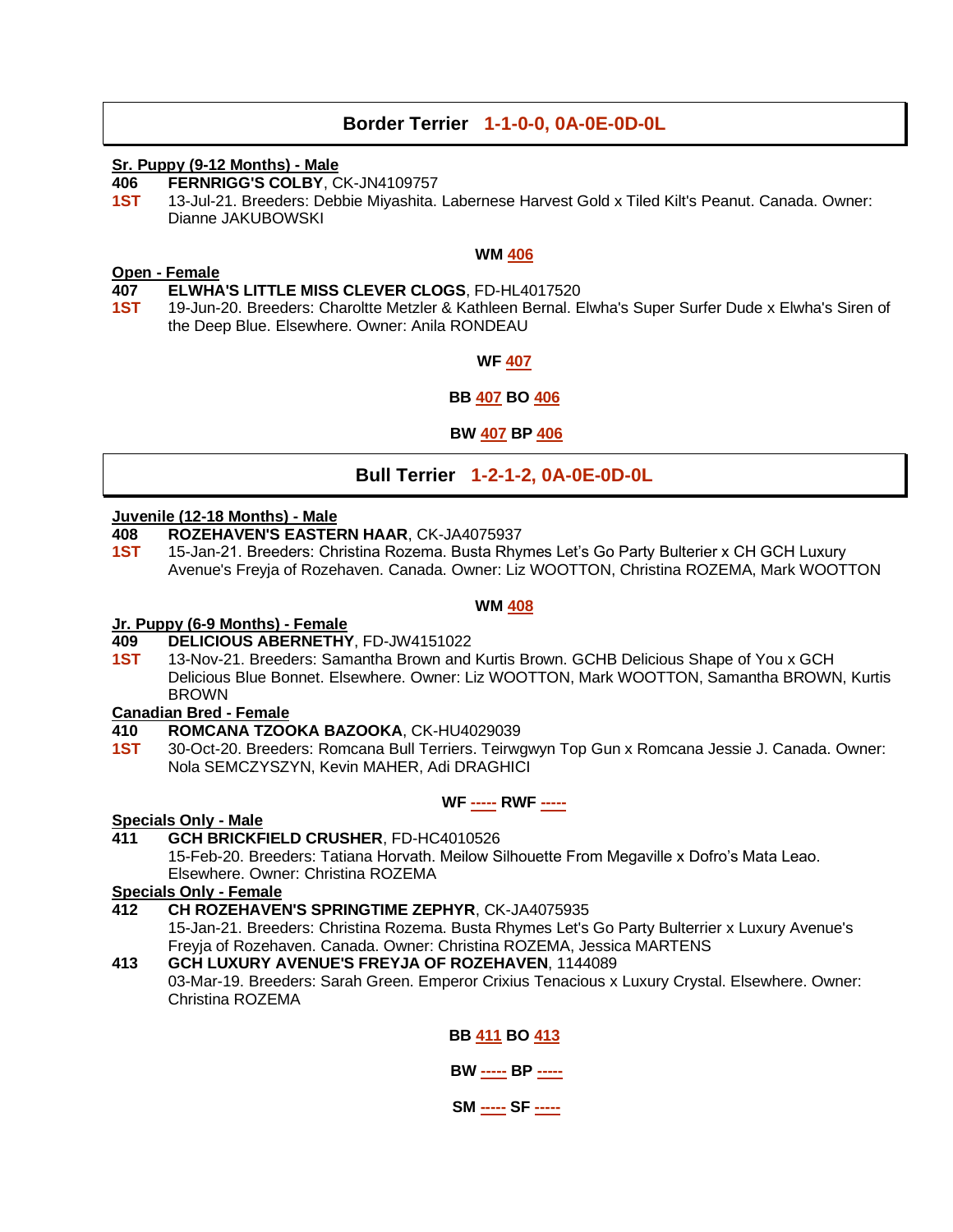# **Bull Terrier (Miniature) 0-0-0-1, 0A-0E-0D-0L**

#### **Specials Only - Female**

**414 CH LOTUS' BOO SHEET**, FD-HU4136666

05-Oct-20. Breeders: Rowan and Luke Baggenstos. GCHG Enuf Bull Benmar Can't Touch This Omega x CH Bullter Ego Gossip Girl Lotus BCAT TKN. Elsewhere. Owner: Debbie CORNELL-CHARNESKI, Rowan BAGGENSTOS, Luke BAGGENSTOS

# **BB 414**

# **Cairn Terrier 1-2-1-1, 0A-0E-0D-0L**

#### **Juvenile (12-18 Months) - Male**

- **415 BRAEMAR SCOTCH BROOM SKYWALKER AT JANMAR**, FD-JJ4136403
- **1ST** 04-May-21. Breeders: Jamie Mchugh & Julia O'brien & Carol Onstad. Redcoat's Major Dude x Scotch Broom Islay Of The Isles. Elsewhere. Owner: Janet AMOR-GREVE

#### **WM 415**

#### **Jr. Puppy (6-9 Months) - Female**

- **417 KIAN'S CHRISTMAS MAGIC O'ISLE**, CK-JY4160450
- **1ST** 09-Dec-21. Breeders: Charlotte & Jeff Thompson and Margaret & Lawerance Jones. Lochlomond's Love of Life x GCH Kian's Shinning Willow O'Isle. Canada. Owner: Charlotte THOMPSON, Margaret JONES

# **Juvenile (12-18 Months) - Female**

- **418 IZ'S SPRING FLING**, CK-JJ4136687
- **1ST** 23-May-21. Breeders: Ilean Danby. GCH Quarrydene's Wild At Heart x GCH Iz's Red Moon Rising. Canada. Owner: Ilean DANBY

#### **WF 418 RWF 417**

#### **Veterans - Male**

#### **416 GCH GRAYFRIAR'S MAX CGN CD RN RA**, UG229001

**1ST** 06-Apr-08. Breeders: June C. Charbonneau. Grayfriar's Sprocket x Grayfriar's Call To Glory. Canada. Owner: Ilean DANBY

# **Specials Only - Female**

- **419 GCH IZ'S RED MOON RISING**, EL713352
	- 03-Jun-17. Breeders: Lynda Fletcher-Gordon. GCh. Grayfriar's Max, CGN, RN, RA x Saucydog's Majestic Moon. Canada. Owner: Ilean DANBY

#### **BB 418 BO 415**

#### **BW 418 BP 417**

#### **SF 419 BV 416**

#### **BREEDER/OWNER/HANDLER**

**418 IZ'S SPRING FLING**, CK-JJ4136687

23-May-21. Breeders: Ilean Danby. GCH Quarrydene's Wild At Heart x GCH Iz's Red Moon Rising. Canada. Owner: Ilean DANBY

# **Best BREEDER/OWNER/HANDLER 418**

# **Irish Terrier 0-0-0-1, 0A-0E-0D-0L**

#### **Specials Only - Female**

- **420 CH TAKALA TRAILS MADDISON**, CK-HN4016614
	- 15-Jul-20. Breeders: Taryn Carr. Takala Trails Buddha x GCH Takala Trails Darcy. Canada. Owner: Taryn CARR, Michael OVERHOLT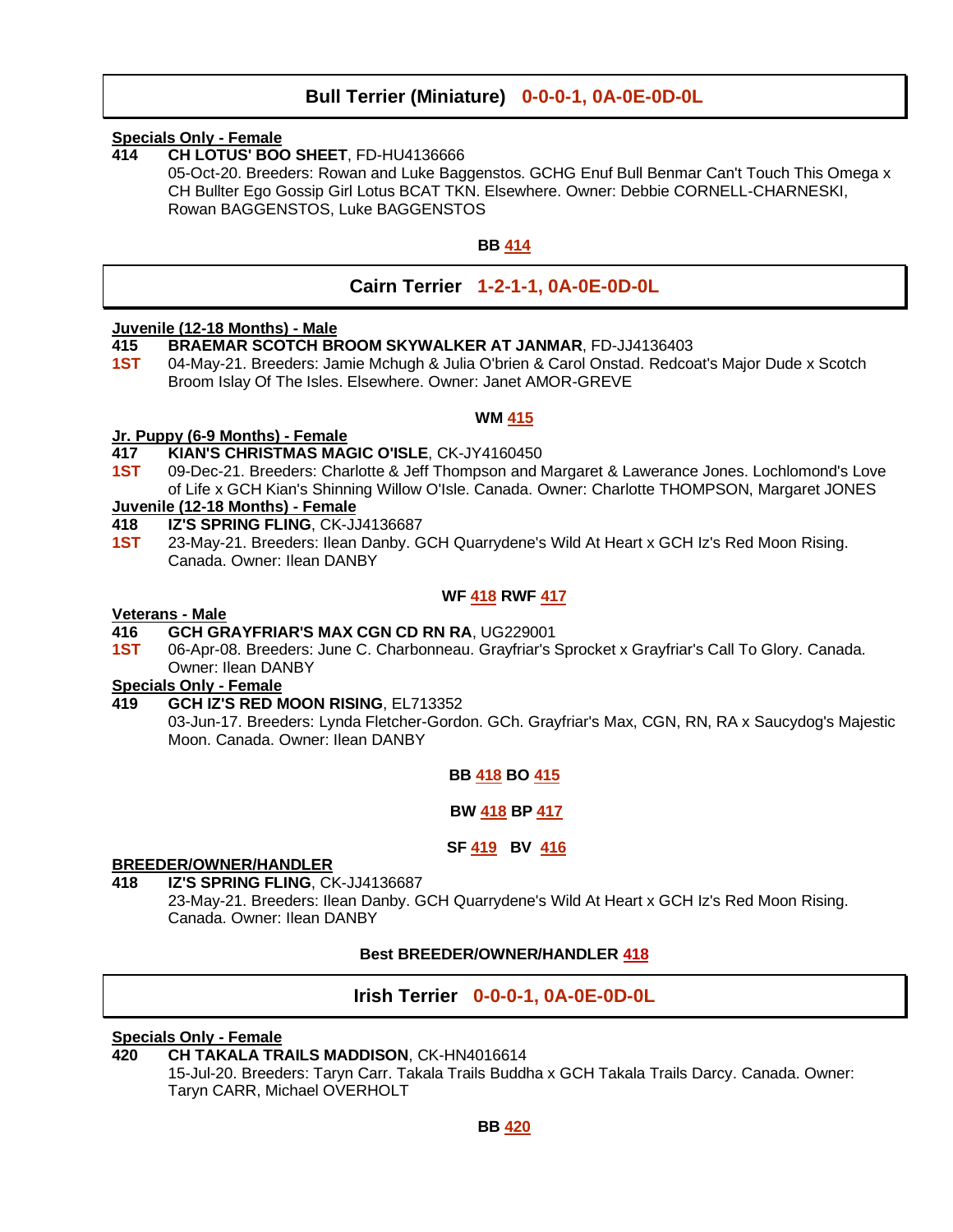# **Kerry Blue Terrier 0-2-0-0, 0A-0E-0D-1L**

#### **Jr. Puppy (6-9 Months) - Female**

- **421 AVE FRAER HAPPY STAR**, TC-22100003026
- **1ST** 09-Oct-21. Breeders: M.A. Danilova. WJW14 Loughborough Suite Luthar For Nash Avgust x Ave Fraer Unika Belleza. Elsewhere. Owner: Irina IVANOVA, Olga SPIRIDONOVA

# **Open - Female**

- **422 TRUE BLUE DAKOTA**, ERN18000663
- **2ND** 07-Feb-16. Breeders: Elaine Randall. Am Grch. True Blue P!Nk's Hart x Am.Ch. True Blue Tickled Pink. Elsewhere. Owner: Irina IVANOVA. Agent: Deena SIMON

# **WF 421 RWF -----**

# **BB 421 BP 421**

# **Lakeland Terrier 1-1-0-0, 0A-0E-0D-0L**

#### **Juvenile (12-18 Months) - Female**

- **423 SLICEY'S CHARLIZE THE ROSE OF TRALLEE**, FD-JJ4123984
- **1ST** 28-May-21. Breeders: D Lorrain. CH James Dean Del Benaco x Slicey Daughter Of Darkness. Elsewhere. Owner: Barbara WARD

#### **WF 423**

# **BB 423 BO -----**

#### **BW -----**

#### **Altered - Male**

#### **424 TOLYN'S ROCKETMAN AT CALIENTE (USA)**, 1139627

**1ST** 01-Feb-18. Breeders: Lynn McCain. CH Baishan Chihenne Band (Luna) x CH Tolyn's Victorian Lace. Elsewhere. Owner: Carla CAMPBELL

#### **BAM 424**

# **Norfolk Terrier 0-0-0-1, 0A-0E-0D-0L**

#### **Specials Only - Female**

# **425 CH MAX-WELL'S HONEYBEE AT RIDGEFOLK NTD RATN**, CK-HW4062029

13-Nov-20. Breeders: Kirsi Larjava and Barbara Miller. CH Max-Well's Cool Water 2nd x GCH Max Well's Bumble Bee. Canada. Owner: Kirsi LARJAVA

# **BB 425**

# **Norwich Terrier 1-2-1-0, 0A-0E-0D-0L**

#### **Open - Male**

**427 PHOENIX'S DREAM BLACK CORSAR**, FD-EE4070527

**1ST** 23-Mar-17. Breeders: Lucrecia Aramburu. Yamazzi Iz Plushevih Snov x Braid Nouz I Am Special For You. Elsewhere. Owner: Sandy KELLER, Kelly GREIR

#### **WM 427**

# **Sr. Puppy (9-12 Months) - Female**

- **428 WICHUNT'S NIGHT BIRD**, CK-JQ4115581
- **1ST** 27-Aug-21. Breeders: Sandy Keller and Kelly Greir. CH Wichunt Just enough Swagger x Bat Girl De Blackhill. Canada. Owner: Sandy KELLER, Kelly GREIR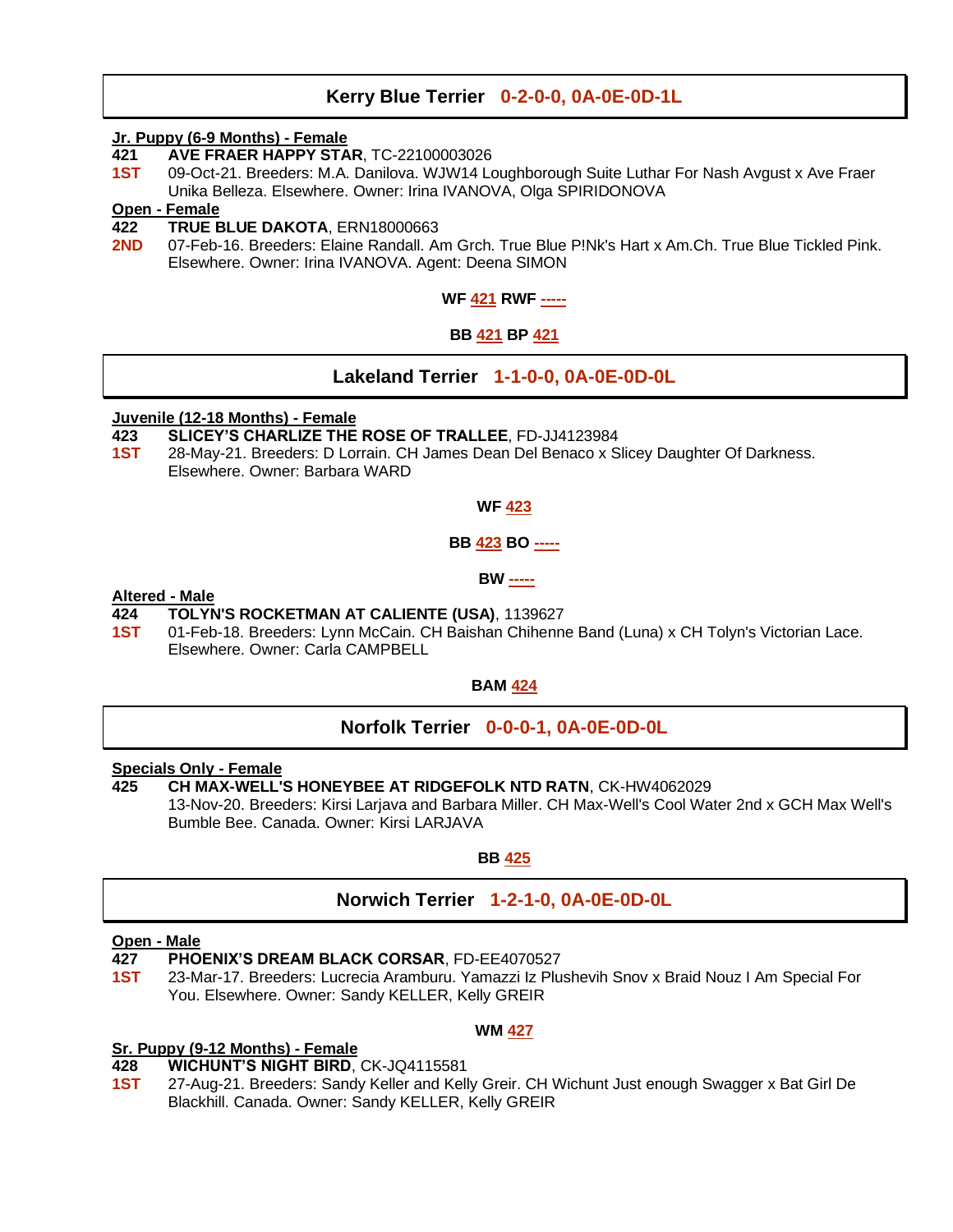#### **Open - Female**

#### **429 CASTANEWF'S ONE RED SHOE**, FC747429

**1ST** 07-Feb-18. Breeders: Denise Castonguay & Betty McDonnell. CH Amblegreen Top Notch x Kilyka's See Ya Later (USA). Canada. Owner: Judy MCCULLOCH, Denise CASTONGUAY

#### **WF 429 RWF 428**

#### **Specials Only - Male**

**426 CH AMBLEGREEN DEN-MAR'S ALL IN**, FD-JN4140111 30-Jul-21. Breeders: Heather Tomlins and Marie Cato. Rouletta Lucky Stars x Den-Mar's Amblegreen Copper Moon. Elsewhere. Owner: Cyndy MONK, Heather TOMLINS, Marie CATO

#### **BB 426 BO 429**

#### **BW 429 BP 426**

**SM -----**

# **Russell Terrier 1-0-1-1, 0A-0E-0D-0L**

#### **Open - Male**

#### **430 AIMHI RUNNIN WITH THE DEVIL**, MN-HQ4120479

**1ST** 09-Aug-20. Breeders: Amy Rutherford. CH GCHB Tarquin Terrydale Make Some Noise x D.B.F. Aimhi Party at Pebble Beach. Elsewhere. Owner: Kerry NORMAN, George MACDONALD

**WM -----**

#### **Specials Only - Male**

#### **431 CH POOLES IDE FOXFIELD A LITTLE BIT MORE**, MSC000010275

22-Dec-18. Breeders: Greg Siner. Horadada Little Bit x Poole's Ide DBF Keri Russell. Elsewhere. Owner: Sandy KELLER, Sue SOBEL

#### **Specials Only - Female**

# **432 CH RUSSHAVEN'S HAVING A BALL AT BALLYMOON**, MN-JU4139580

03-Oct-21. Breeders: Sandra Keller & Kelly Grier. CH Poole's Ide Foxfield's a Little Bit More x Foxfield Special Delivery for Russhaven. Canada. Owner: Kelly NORDMAN, Sandra KELLER, Kelly GRIER

**BB 431 BO 432**

**BP 432 SM -----**

**Schnauzer (Miniature) 0-0-2-0, 1A-0E-0D-0L**

#### **Juvenile (12-18 Months) - Female**

#### **434 EMPIRE'S STARGATE TO THE MOON**, CK-JL4114841

**ABS** 16-Jun-21. Breeders: Vicki Stephens & Gregory Stephens. GCHS Empire Dreamaker Hot Tip x Empire Stargate Continuum. Canada. Owner: Vicki STEPHENS, Gregory STEPHENS. Agent: Debbie CORNELL **CHARNESKI** 

#### **WF -----**

#### **Specials Only - Male**

- **433 DREAMAKER FLAMING FURY**, CK-JQ4113009 01-Aug-21. Breeders: Kenneth Allen. GCH Dreamaker High Flyer x Dreamaker Takes My Breath Away. Canada. Owner: Kenneth ALLEN
- **438 GCHS EMPIRE DREAMAKER HOT TIP**, DL669156 24-Jun-16. Breeders: G. & V. Stephens / K. & E. Allen. Bravo's Tipping Point x GCH Empire Dreamaker Inspiration. Canada. Owner: Vicki & Greg STEPHENS. Agent: Debbie CORNELL-CHARNESKI



**BP ----- SM -----**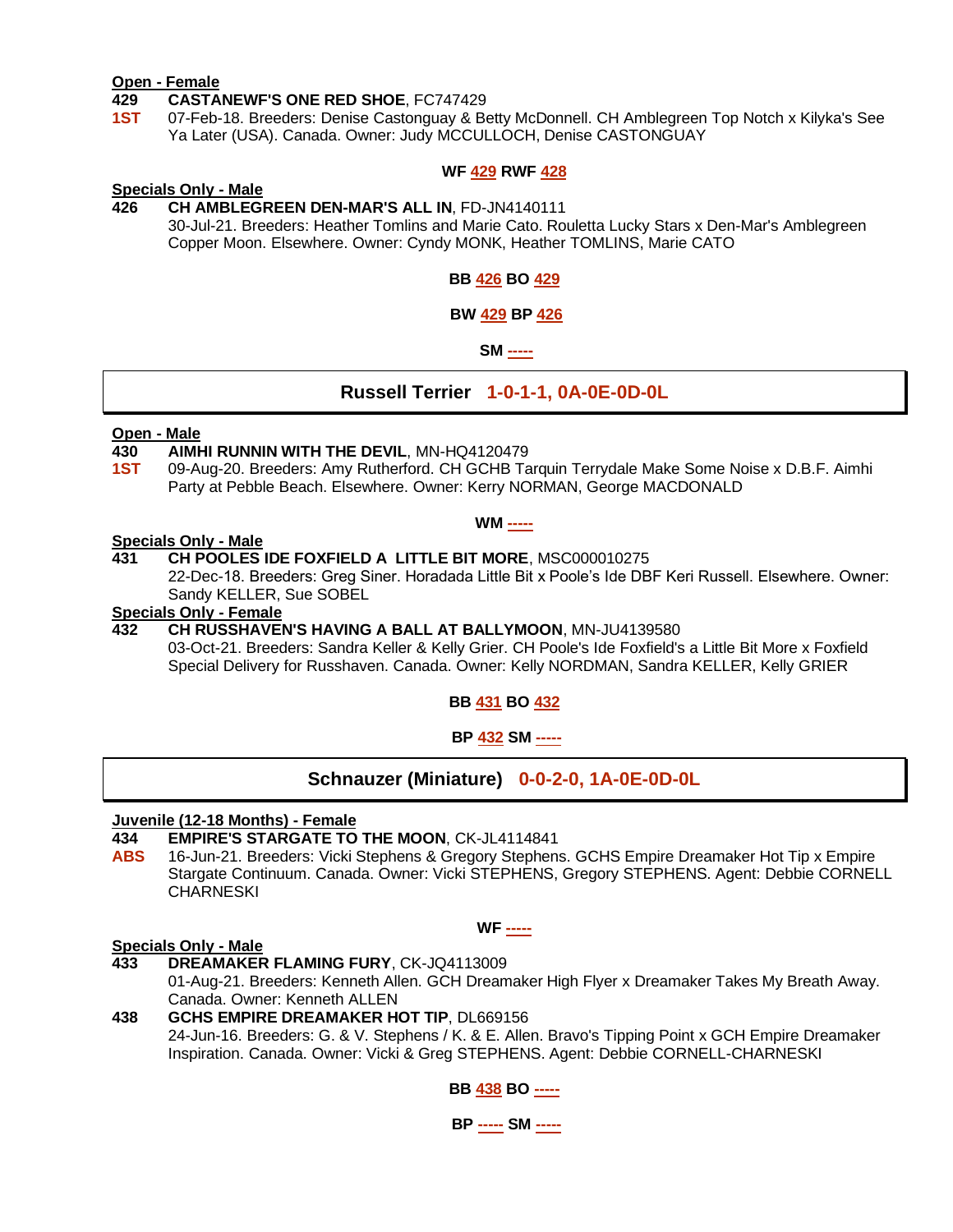# **Scottish Terrier 2-1-1-1, 0A-0E-0D-3L**

#### **Sr. Puppy (9-12 Months) - Male**

- **440 MCVAN'S STAR LORD**, TC-22100003227
- **1ST** 26-Jun-21. Breeders: Vandra Huber and Cheryl James. GCHG McVan's Flash Gordan x Gch Ch. McVan's Total Eclipse. Elsewhere. Owner: Vandra HUBER, Cheryl JAMES

# **Open - Male**

- **441 BLACK THISTLE ONCE IN A BLUE MOON**, TC-22100003226
- **1ST** 10-Dec-19. Breeders: Julie and Lisa Hasselby. Woburn Barbary Iron Man x McVan's North Star Rising. Elsewhere. Owner: Vandra HUBER, Michael KROLEWSKI

#### **WM 440 RWM 441**

#### **Juvenile (12-18 Months) - Female**

- **442 MCVAN'S BIPPITY BOPPITY BOO**, TC-22100003225
- **1ST** 21-Feb-21. Breeders: Dr. Vandra L. Huber and Michael Krolewski & Dorene Cross. CH McVan's Big Bopper at Beameups x CH McVan's Super Nova at Beameups. Elsewhere. Owner: Vandra HUBER, Michael KROLEWSKI

#### **WF 442**

# **Specials Only - Male**

# **443 CH GLENFRASER'S SKYE RYDER**, CK-JJ4103762

05-May-21. Breeders: Darlene Lenfesty and Barry Truax. GCH Macbrechin's Rolling Thunder x GCH Glenfraser's Islay Rose. Canada. Owner: Maggie MCILWAINE, Barry TRUAX, Darlene LENFESTY

# **Specials Only - Female**

**444 CH DUNSMUIR GLENBY DEVIL`S SPRITE**, GA816610 28-Jan-19. Breeders: Jackie Marriott / Christine Stephens. Glenby`s Bright Adventure x GCH Dunsmuir`s Black Ice Encore. Canada. Owner: Jackie MARRIOTT, Christine STEPHENS. Agent: Lisa WRIGHT

# **BB 440 BO 444**

# **BW 440 BP 440**

# **SM 443 SF -----**

# **BREEDER/OWNER/HANDLER**

**442 MCVAN'S BIPPITY BOPPITY BOO**, TC-22100003225

21-Feb-21. Breeders: Dr. Vandra L. Huber and Michael Krolewski & Dorene Cross. CH McVan's Big Bopper at Beameups x CH McVan's Super Nova at Beameups. Elsewhere. Owner: Vandra HUBER, Michael KROLEWSKI

**443 CH GLENFRASER'S SKYE RYDER**, CK-JJ4103762 05-May-21. Breeders: Darlene Lenfesty and Barry Truax. GCH Macbrechin's Rolling Thunder x GCH Glenfraser's Islay Rose. Canada. Owner: Maggie MCILWAINE, Barry TRUAX, Darlene LENFESTY

# **Best BREEDER/OWNER/HANDLER 443**

# **Sealyham Terrier 0-1-1-0, 0A-0E-0D-0L**

# **Sr. Puppy (9-12 Months) - Female**

- **445 ROCGLEN GINGER HELIABEL**, CK-JL4131854
- **1ST** 25-Jun-21. Breeders: Florence Yunik. GCH Rosgaards Eirian Morrison x Fable Farms As White As Snow. Canada. Owner: Florence YUNIK. Agent: Debbie CORNELL-CHARNESKI

**WF 445**

#### **Specials Only - Male**

# **446 GCH ROSGAARDS EIRIAN MORRISON**, 1138575

21-Sep-15. Breeders: Anne Marie Rosgaard. Forlegd Moto Moto x Whitepepper's Peg O My Heart. Elsewhere. Owner: Florence YUNIK. Agent: Debbie CORNELL- CHARNESKI

#### **BB 446 BO 445**

**BP 445**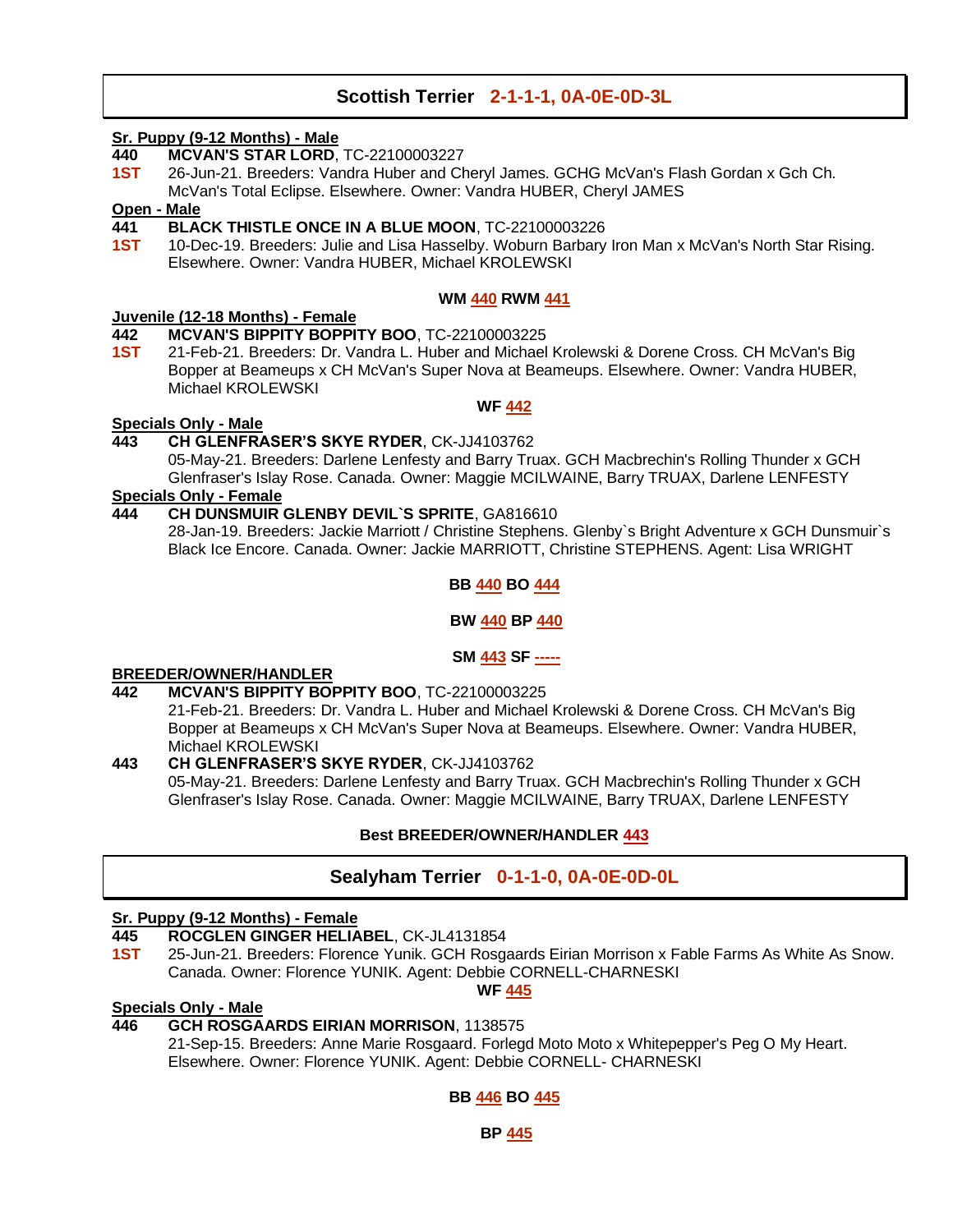# **Skye Terrier 1-0-0-0, 0A-0E-0D-1L**

#### **Open - Male**

- **447 KOMETA ROSSI KOVID**, TC-21100001681
- **1ST** 11-Nov-20. Breeders: Olga Seitz. Kingly Present IZ PSOV Grada x Calendar Girl Moravia Campanella. Elsewhere. Owner: Rebecca SAPALA

#### **WM 447**

**BB 447**

# **Soft-Coated Wheaten Terrier 0-1-0-0, 0A-0E-0D-0L**

#### **Bred By Exhibitor - Female**

- **448 GREENTREE LADY O'CASHEL**, CK-HS4040443
- **1ST** 05-Sep-20. Breeders: J & P Rogers; B McDonald. GCH Greentree Olympic Charm x GCH Greentree Preakness Express To Cashel. Canada. Owner: J & P ROGERS

#### **WF 448**

#### **BB 448**

#### **BREEDER/OWNER/HANDLER**

**448 GREENTREE LADY O'CASHEL**, CK-HS4040443 05-Sep-20. Breeders: J & P Rogers; B McDonald. GCH Greentree Olympic Charm x GCH Greentree Preakness Express To Cashel. Canada. Owner: J & P ROGERS

#### **Best BREEDER/OWNER/HANDLER 448**

# **Staffordshire Bull Terrier 2-2-3-1, 0A-0E-0D-0L**

#### **Juvenile (12-18 Months) - Male**

- **449 DISTAFF CHUFFED TO BITS**, CK-JE4081857
- **1ST** 20-Mar-21. Breeders: Trudy Hanson. Distaff smokin' joe x Belnite dark Artemis. Canada. Owner: Nicole **SAXBY**

#### **Canadian Bred - Male**

- **450 TAKALA TRAILS ANGUS**, FJ761308
- **1ST** 23-May-18. Breeders: Taryn Carr. Bainbridge of Cradley Heath x Takala Trails Ravon. Canada. Owner: Taryn CARR

#### **WM 449 RWM 450**

#### **Juvenile (12-18 Months) - Female**

- **451 DISTAFF DAZZLING DISPLAY CGN NTD ITD ATD ETD TDCH**, CK-JE4078927
- **1ST** 20-Mar-21. Breeders: Trudy Hanson. Distaff Smokin' Joe x Belnite Dark Artemis. Canada. Owner: Kayla WEREZAK

#### **Canadian Bred - Female**

- **452 TAKALA TRAILS ISABELLA 2ND**, CK-JJ4096852
- **1ST** 17-May-21. Breeders: Taryn Carr, Jennifer Fink. Takala Trails Angus x CH Takala Trails Shasta Star. Canada. Owner: Mary CARR

#### **WF 451 RWF 452**

#### **Specials Only - Male**

**453 GCH HILLSIDE HOUND OF BASKERVILLES CGN RN RA RE RM NTD ITD ATD ETD TDCH TDGCH**, GG396423

13-Apr-19. Breeders: Krista Macpherson / Patrick Balazs. CH Distaff Bilmora Buster x GCH Distaff Dark Star. Canada. Owner: Kayla WEREZAK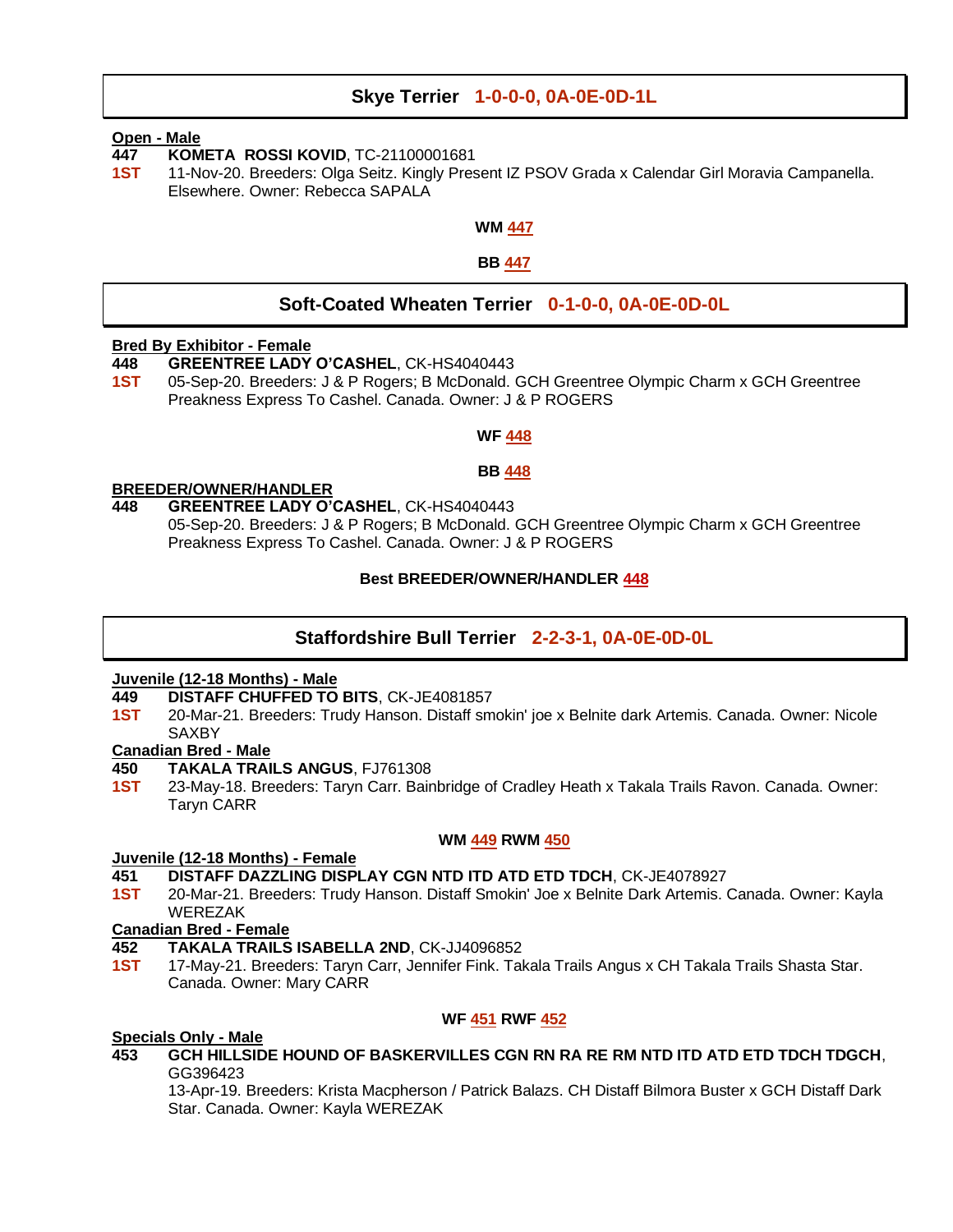#### **454 GCH QWIK N THIK DIG A LITTLE DEEPER SDIN SDN NTD RATN**, 1138996

28-Oct-17. Breeders: Kari & Mike Ketchum. Be Bold Bright Star x Distaff n Redline @ Qwik n Thik CAA. Elsewhere. Owner: Sara MCDONALD

**455 CH TAKALA TRAILS GINGER GOODWIN**, CK-JJ4098084 17-May-21. Breeders: Taryn Carr, Jennifer Fink. Takala Trails Angus x CH Takala Trails Shasta Star. Canada. Owner: Mary CARR, Sherri DENNISON

#### **Specials Only - Female**

**456 CH BRAVE SPIRIT TEYA MY UNREAL JEWEL**, FD-HY4132746 02-Dec-20. Breeders: Tatyana Gurievskaya. GCH Aarukabulls Billy Boy x GCH Brave Spirit Flor De Lirio Blanco. Elsewhere. Owner: Sara MCDONALD, Kelly THORBURN

**BB 453 BO 456**

#### **BW 449 SM 454**

**SF -----**

# **Welsh Terrier 0-0-0-0, 1A-0E-0D-0L**

#### **Specials Only - Female**

#### **457 CH GCH DARWYN'S NOTORIOUS**, CK-HU4040177

**ABS** 20-Oct-20. Breeders: Larisa Hotchin. CH GCH Darwyn's Trail Blazer CA NS x Darwyn's Lady Rona. Canada. Owner: Larisa HOTCHIN

# **BB -----**

#### **BREEDER/OWNER/HANDLER**

**457 CH GCH DARWYN'S NOTORIOUS**, CK-HU4040177

20-Oct-20. Breeders: Larisa Hotchin. CH GCH Darwyn's Trail Blazer CA NS x Darwyn's Lady Rona. Canada. Owner: Larisa HOTCHIN

#### **Best BREEDER/OWNER/HANDLER \_\_\_\_\_\_\_\_**

# **West Highland White Terrier 2-2-1-0, 1A-0E-0D-0L**

#### **Jr. Puppy (6-9 Months) - Male**

- **458 WINDACRE FUN TIMES AT MYSTICGOLD**, CK-JY4148924
- **1ST** 09-Dec-21. Breeders: Linda Carmichael. CH Windacre We Got A Barrel Of Fun x Windacre Kosmo Effect. Canada. Owner: Kelly GREIR

#### **Sr. Puppy (9-12 Months) - Male**

#### **459 MYSTICGOLD'S BOOM BOOM BOOM**, CK-JL4113377

**ABS** 25-Jun-21. Breeders: Kelly Ann Greir. CH Happy White Lexus x CH Mysticgold's Chica Chica Boom Boom. Canada. Owner: Kelly GREIR

#### **Juvenile (12-18 Months) - Male**

- **460 LADYLEIGH'S ORIGINAL RECIPE**, CK-JJ4106799
- **1ST** 27-May-21. Breeders: Catherine Hamilton. CH Skyfall Devil In Disguise x CH Deldawn Ladyleigh Mercedes. Canada. Owner: Lindsey COWAN

#### **WM 460 RWM 458**

#### **Open - Female**

#### **463 MYSTICGOLD'S HEARTBREAKER**, CK-HU4054298

**1ST** 17-Oct-20. Breeders: Kelly Ann Greir. CH Brait Nouz Glad To Be With You x CH Mysticgold's Heart and Soul. Canada. Owner: Kelly GREIR